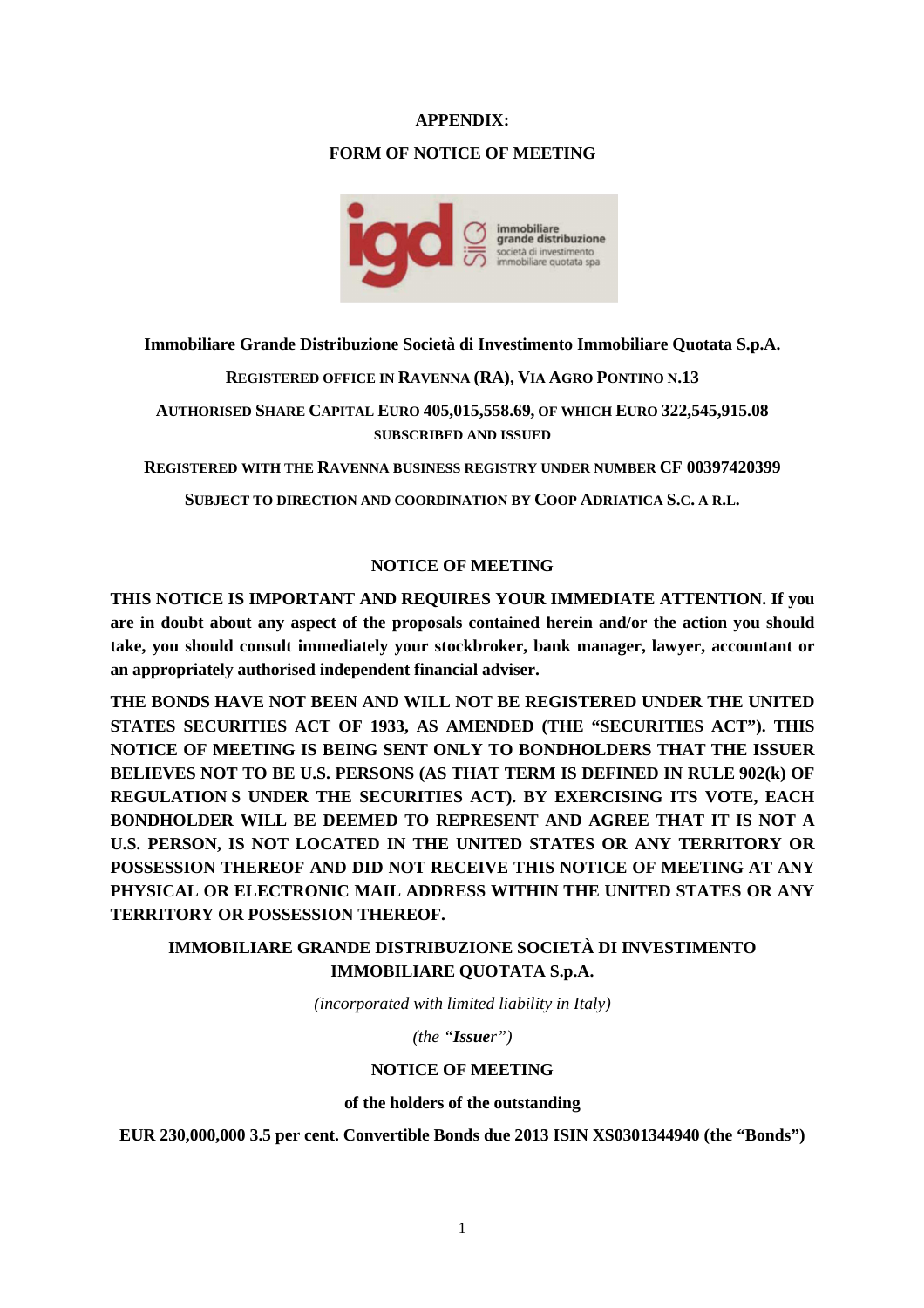NOTICE IS HEREBY GIVEN to the Bondholders that, pursuant to the provisions of Schedule 3 to the trust deed dated 28 June 2007, as amended and supplemented on 18 May 2010, between the Issuer and the Trustee (as defined in the Extraordinary Resolution below) (the "**Trust Deed**") and Condition 14, a meeting of the holders of the Bonds is convened by the Issuer and will be held at the offices of the Issuer at 13 Via Trattati Comunitari Europei 1957-2007, Bologna, Italy, on 22 April 2013, at 9.00 a.m. (Central European Time) on first call and, if necessary, on 3 May 2013, at the same place and time, on second call, for the purpose of considering and, if thought fit, passing the following resolution, which will be proposed as an Extraordinary Resolution in accordance with the provisions of the Trust Deed (the "**Proposals**"). Unless the context otherwise requires, capitalised terms used in this notice shall bear the meanings given to them in the consent solicitation statement dated 27 March 2013 from the Issuer addressed to the Bondholders (the "**Consent Solicitation Statement**").

#### **EXTRAORDINARY RESOLUTION**

"THAT this Meeting (the "**Meeting**") of the holders (the "**Bondholders**") of the outstanding EUR 230,000,000 3.5 per cent. Convertible Bonds due 2013 (the "**Bonds**") of Immobiliare Grande Distribuzione Società di Investimento Immobiliare Quotata S.p.A. (the "**Issuer**") constituted by a trust deed dated 28 June 2007, as amended and supplemented on 18 May 2010 (the "**Trust Deed**") between the Issuer and BNY Mellon Corporate Trustee Services Limited as trustee for the Bondholders (the "**Trustee**") **HEREBY**:

- (1) assents to the modification of the Trust Deed and the terms and conditions of the Bonds as set out under the Trust Deed, so as to:
	- (a) in Schedule 2, Part B, Terms and Conditions of the Bonds:
		- 1. in Condition 4 (*Definitions*), after the definition of "Permitted Reorganization", the following definitions are added:

*"Permitted Secured Bond Transaction" means any bond or any other security issued by the Issuer or by any Subsidiary (whether or not guaranteed by the Issuer) secured by a pledge or other form of security interest over (i) the equity interest in one or more Subsidiaries and /or (ii) assets of the Issuer or of one or more Subsidiaries, provided that the value of all real estate assets securing any such bond or other security at any time – whether by means of a direct security interest or a security interest over the equity interest in the Subsidiary owning the real estate assets – will not exceed in the aggregate 25% (without double counting) of the total consolidated real estate assets of the Issuer and its Subsidiaries, as calculated by reference to the then latest consolidated audited accounts or consolidated six-month or quarterly reports of the Issuer and the latest accounts or six-month or quarterly reports of each relevant Subsidiary as restated in accordance with the International Financial Reporting Standards. The aforesaid aggregate value shall be determined by an independent internationally recognized appraiser appointed by the Issuer for the purpose of the preparation of its consolidated audited accounts or consolidated half yearly or quarterly reports and such valuation together with a certificate signed by two directors and /or two Authorised Signatories of the Issuer confirming the compliance with such limit shall be provided to the Trustee prior to the Issuer or any Subsidiaries completing*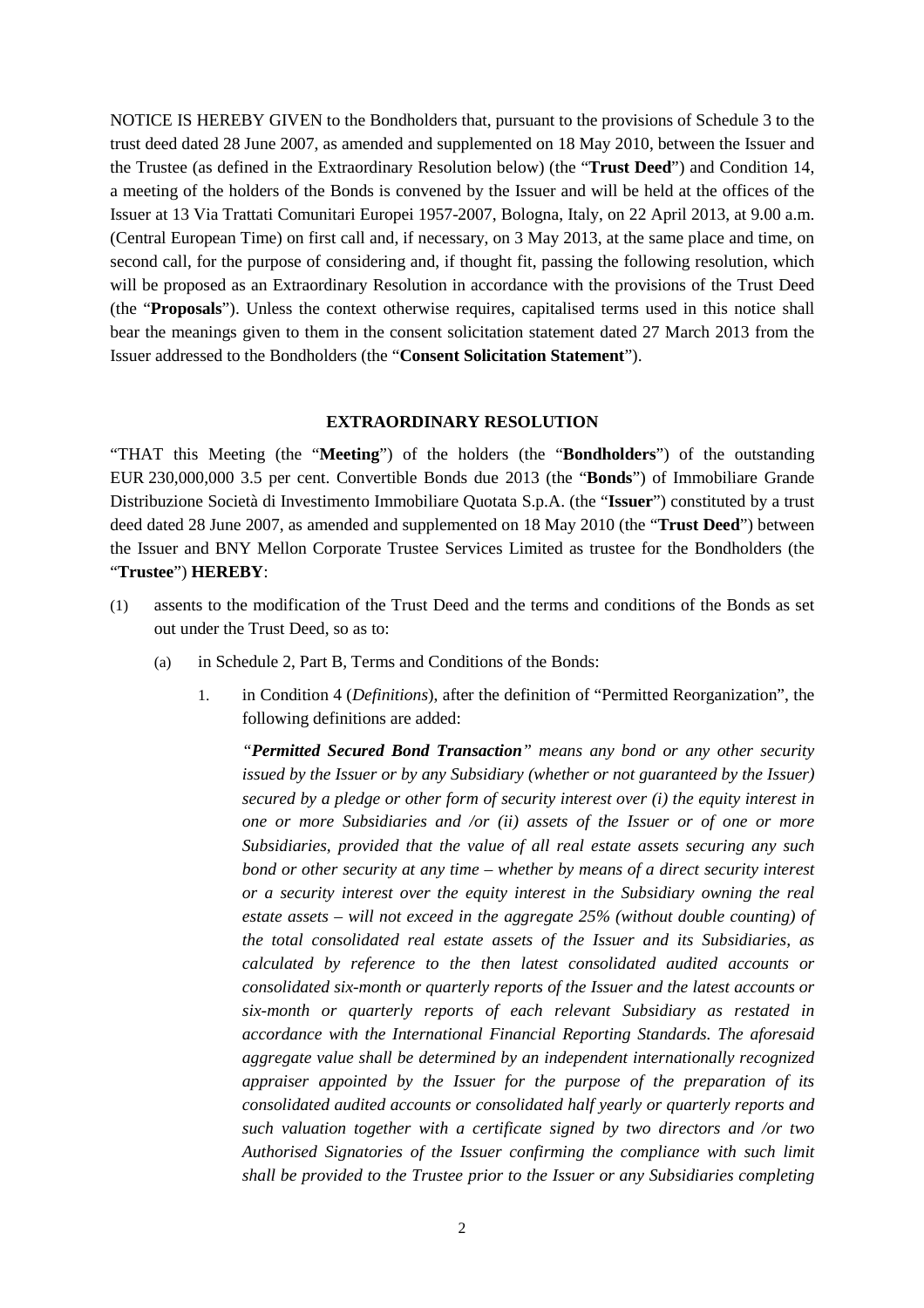*any Permitted Secured Bond Transaction. The Trustee shall be entitled to accept such certificate as sufficient evidence of compliance with such limit and shall not be required to verify such compliance nor to review such valuation and shall have no responsibility to the Noteholders or to any other person in respect thereof. The Noteholders shall be entitled to receive a copy of the valuation from the Trustee".* 

"*Permitted Secured Bond Transaction Event"* has the meaning provided in Condition 7(d) - *bis*.

"*Permitted Secured Bond Transaction Notice"* has the meaning provided in Condition 7(d) - *bis*.

"*Permitted Secured Bond Transaction Put Period"* has the meaning provided in Condition 7 (d) - *bis*.

"*Permitted Secured Bond Transaction Put Date"* has the meaning provided in Condition 7(d) - *bis*.

"*Permitted Secured Bond Transaction Put Exercise Notice"* has the meaning provided in Condition 7(d) - *bis*.

2. in Condition 4 (*Definitions*), the current definition of "*Relevant Indebtedness*" is deleted and replaced with the following new definition:

"*Relevant Indebtedness" means (i) any present or future indebtedness (whether being principal, premium, interest or other amounts) in the form of, or represented or evidenced by, notes, bonds, debentures, debenture stock, loan stock or other securities (excluding securities evidencing indebtedness arising under banking facilities) whether issued for cash or in whole or in part for a consideration other than cash, and which are capable of being quoted, listed or ordinarily traded on any stock exchange, quotation system or recognised over-the-counter or other securities market, and (ii) any guarantee or indemnity in respect of any such indebtedness. For the avoidance of doubt, Relevant Indebtedness shall not include, whether incurred by the Issuer or any of its Subsidiaries, (A) any mortgages, bank loans, guarantee or indemnification obligations in connection with (i) the securitisation of assets or (ii) the financings undertaken by the Issuer or its Subsidiaries in connection with the creation of pools of assets dedicated to specific transactions (*patrimoni destinati a uno specifico affare*) within the meaning set out under Article 2447 bis et seq. of the Italian Civil Code, (B) any Non-Recourse Indebtedness nor (C) any Permitted Secured Bond Transaction*."

(b) After Condition 7 (d) (*Redemption at the option of Bondholders*) the following Condition 7 (d)-*bis* (*Redemption following a Permitted Secured Bond Transaction*) is added:

"*Without prejudice to any right of Bondholders to exercise the redemption right described above, following the completion by the Issuer (either directly or through one or more of its Subsidiaries) of any Permitted Secured Bond Transaction ("Permitted Secured Bond Transaction Event"), the holder of each Bond will have the right to require the Issuer to redeem that Bond on the Permitted Secured Bond Transaction Put Date (as defined below) at its principal amount as at the Permitted Secured Bond*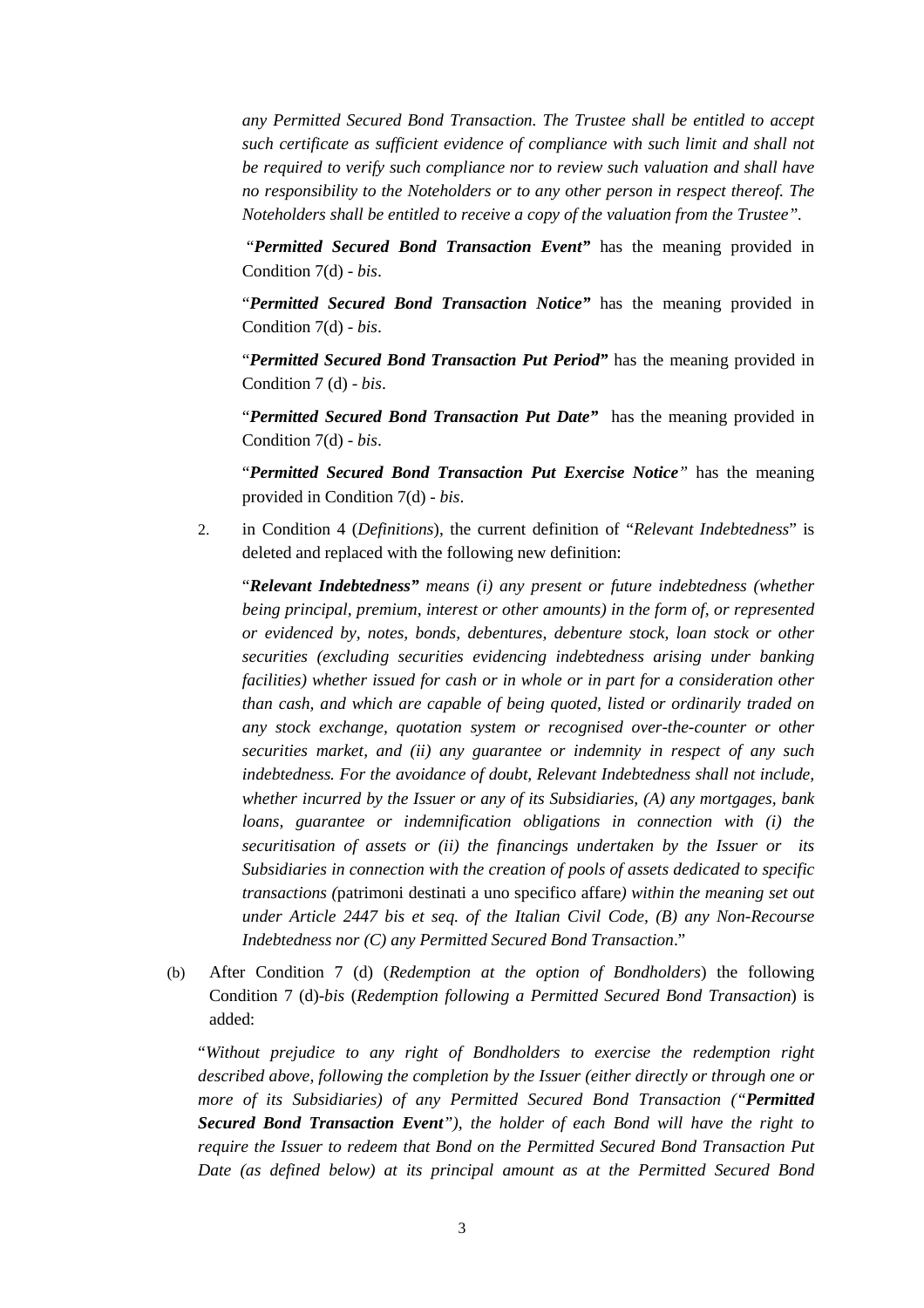*Transaction Put Date together with accrued and unpaid interest to such date. The Issuer shall give notice of the occurrence of any Permitted Secured Bond Transaction Event by notice to Bondholders in accordance with Condition 17 within 10 Business Days after the completion of the Permitted Secured Bond Transaction, being the date of issue or the date on which the proceeds of such Permitted Secured Bond Transaction are paid to the Issuer and /or its Subsidiary as relevant ("Permitted Secured Bond Transaction Notice").* 

*To exercise such right, the holder of the relevant Bond must present (i) (if the Bonds are in definitive form) such Bond, together with all Coupons relating thereto in respect of the Interest Payment Dates falling after the Permitted Secured Bond Transaction Put Date (failing which the relevant holder will be required to pay the full amount of any such missing Coupon) or (if the Bonds are represented by a Global Bond) arrange for such Bonds to be blocked in accordance with the rules of the relevant Clearing System, by the date indicated in the Permitted Secured Bond Transaction Notice which will be not earlier than 10 Business Days nor later than 30 Business Days from the date on which the Permitted Secured Bond Transaction Notice is deemed to have been given in accordance with Condition 17 (the "Permitted Secured Bond Transaction Put Period"), at the specified office of any Paying and Conversion Agent together with (ii) a duly completed and signed notice of exercise, in the form for the time being current, obtainable from the specified office of any Paying and Conversion Agent ("Permitted Secured Bond Transaction Put Exercise Notice"). The "Permitted Secured Bond Transaction Put Date" shall be the fourteenth calendar day after the expiry of the Permitted Secured Bond Transaction Put Period.* 

*If the Bonds are in definitive form, payment in respect of any such Bond shall be made by transfer to a Euro account maintained with a bank in a city in which banks have access to the TARGET System specified by the relevant Bondholder in the applicable Permitted Secured Bond Transaction Put Exercise Notice.* 

*A Permitted Secured Bond Transaction Put Exercise Notice, once delivered, shall be irrevocable and the Issuer shall redeem all Bonds the subject of Permitted Secured Bond Transaction Put Exercise Notices delivered as aforesaid on the Permitted Secured Bond Transaction Put Date.* 

*The Trustee shall not be required to take any steps to ascertain whether a Permitted Secured Bond Transaction Event or any event which could lead to the occurrence of a Permitted Secured Bond Transaction Event has occurred and shall not have any liability in relation thereto*";

(2) authorises, directs, requests and empowers the Trustee to concur with the modifications referred to in paragraph (1) of the Extraordinary Resolution in and execute a supplemental trust deed substantially in a form available for inspection at the office of the Paying and Conversion Agent (the "**Second Supplemental Trust Deed**") in order to effect the modifications set out in paragraph (1) above and in order to give effect to the Proposals and to concur in and to execute and do, all such other deeds, instruments, acts and things and to take steps as may be necessary or desirable to carry out and give effect to the Proposals and to this Extraordinary Resolution;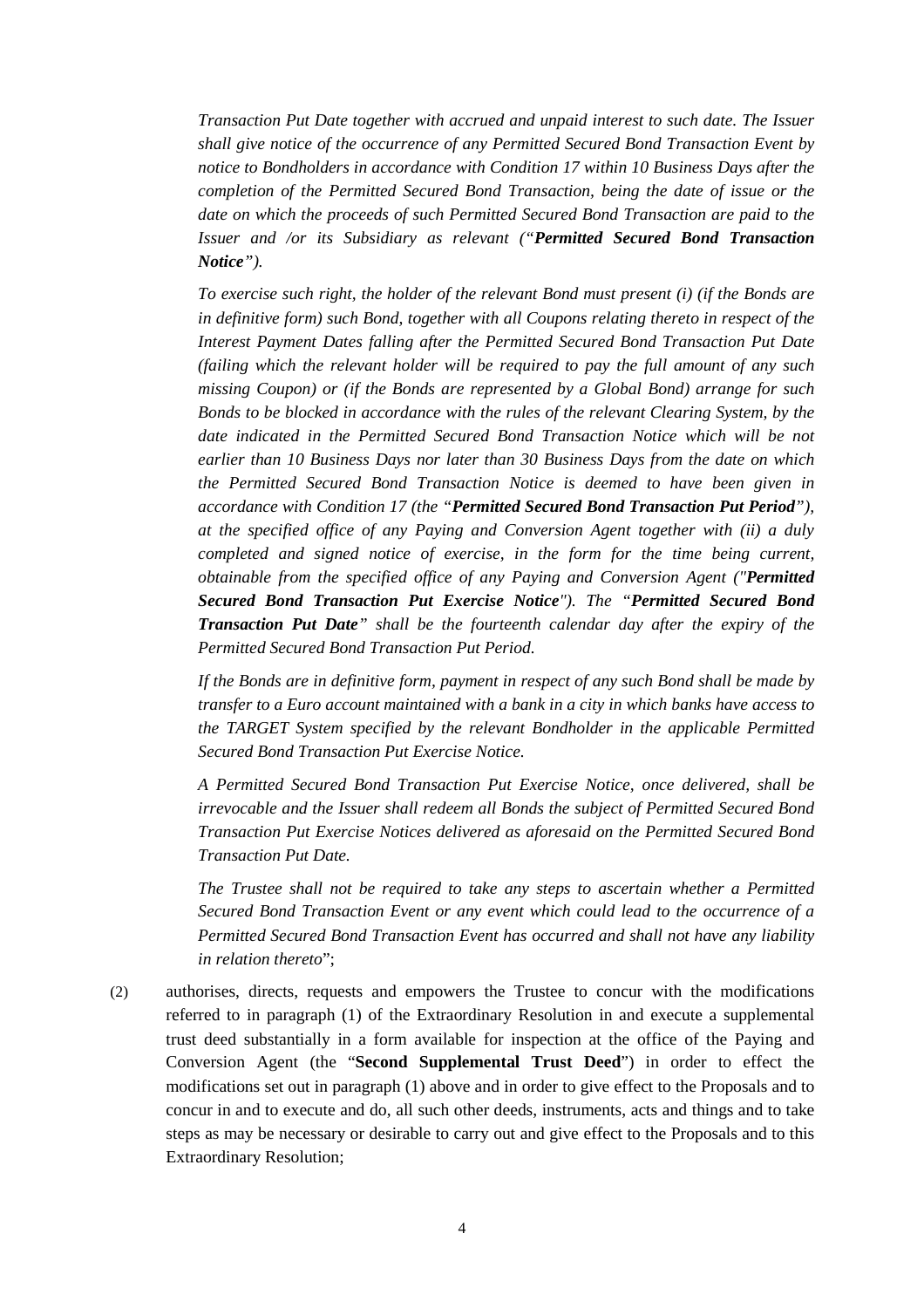- (3) sanctions and assents to every abrogation, amendment, modification, compromise or arrangement in respect of the rights of the Bondholders against the Issuer or against any of their property whether such rights shall arise under the Trust Deed or otherwise in or resulting from the amendments, modifications and waivers referred to in paragraph (1) above and the implementation of the Proposals and this Extraordinary Resolution;
- (4) discharges and exonerates the Trustee and the Issuer from any responsibility or liability for which it may have become or may become responsible under the Trust Deed, the Bonds or any document related thereto in respect of any act or omission in connection with the Proposals the passing of this Extraordinary Resolution or the executing of the Second Supplemental Trust Deed, and of any other agreements, documents or instruments, the performance of any acts, matters or things done to carry out and give effect to the matters contemplated in the Proposals or the Notice convening this meeting or this Extraordinary Resolution.
- (5) the Issuer has accordingly convened the Meeting by the above notice to request the Bondholders' agreement by Extraordinary Resolution to the matters contained in the Extraordinary Resolution; and
- (6) acknowledges that capitalised terms used in this Extraordinary Resolution have the same meanings as those defined in the Consent Solicitation Statement."

**\*\*\*** 

#### **Background to the Notice of Meeting**

The Consent Solicitation Statement, a copy of which is available for viewing and/or collection by the Bondholders as indicated below, explains the background to and reasons for, gives details of, and invites Bondholders to approve (at the Meeting), the Proposals (as defined therein).

Bondholders are urged to read the Consent Solicitation Statement in full before deciding whether to vote in favour of the Proposals.

Bondholders who are not direct accountholders in Euroclear or Clearstream, Luxembourg should arrange for the accountholder through which they hold their Bonds to, prior to the Final Voting Deadline, deliver instructions requiring the Paying and Conversion Agent to issue a Voting Instruction on their behalf.

#### **Documents Available for Display and/or Collection**

Bondholders may, at any time during normal business hours on any weekday (Saturdays, Sundays and bank and other public holidays excepted) prior to and including the date of the Meeting, inspect copies of the following documents at the Specified Office of the Tabulation Agent set out below, and, from the time 15 minutes prior to and during the Meeting, at the offices of the Issuer at 13 Via Trattati Comunitari Europei 1957-2007, Bologna, Italy:

- the Trust Deed dated 28 June 2007, as amended and supplemented on 18 May 2010 between the Issuer and the Trustee;
- the paying and conversion agency agreement dated 28 June 2007 between the Issuer and the Principal Paying and Conversion Agent, the Paying and Conversion Agent and the Trustee relating to the Bonds;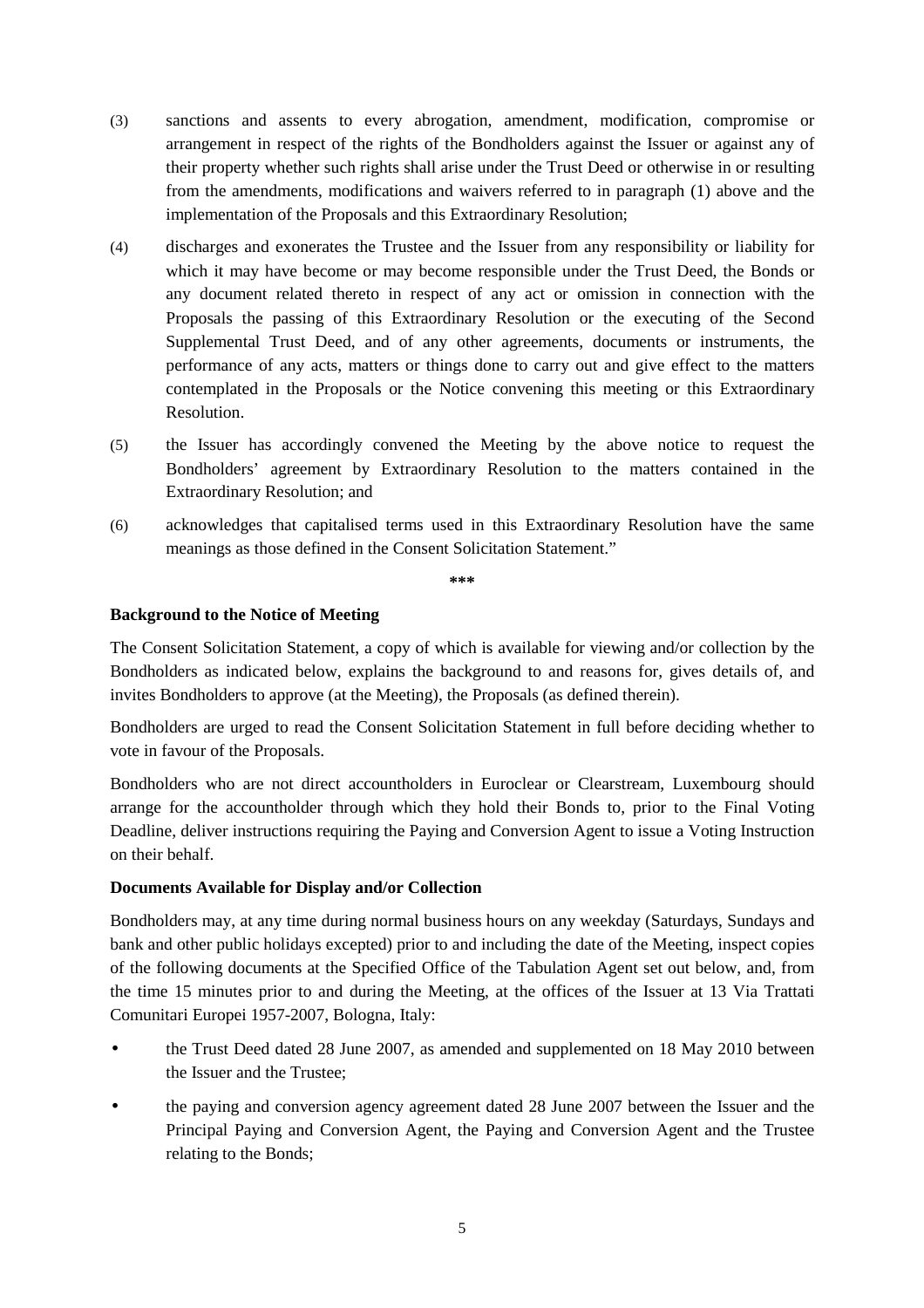- the latest draft of the Second Supplemental Trust Deed as proposed pursuant to the Proposals in substantially the same form as in which it is proposed it shall be executed (if the Extraordinary Resolution set out above is passed);
- a copy of the Offering Circular dated 25 June 2007 in respect of the Bonds; and
- copies of the latest annual financial statements of the Issuer, as at and for the year ended 31 December 2012.

Copy of the Consent Solicitation Statement is available for collection by Bondholders at the specified office of the Tabulation Agent.

# **General**

In accordance with normal practice, neither the Trustee nor the Tabulation Agent expresses any opinion as to the merits of the proposed Extraordinary Resolution. Neither the Trustee nor the Tabulation Agent has been involved in formulating the Extraordinary Resolution or makes any representation that all relevant information has been disclosed to Bondholders in, or pursuant to, the Consent Solicitation Statement and/or this Notice of Meeting. Accordingly, each of the Trustee and the Tabulation Agent recommends that any Bondholders who are unsure of the consequences of the Extraordinary Resolution should seek their own independent financial and legal advice.

The attention of Bondholders is particularly drawn to the quorum required for the Meeting and for an adjourned Meeting which is set out in "*Voting*" and "*Quorum and Adjournment*" below.

# **Voting and Quorum**

The relevant provisions governing the convening and holding of the Meeting are set out in Schedule 3 (*Provisions for Meetings of Bondholders*) to the Trust Deed (copies of which are available for inspection as referred to above) and by mandatory provisions of applicable Italian Law.

Beneficial owners of the Bonds who request the Tabulation Agent to issue a Voting Instruction, as described below and in the Consent Solicitation Statement, prior to the Final Voting Deadline need take no further action in relation to voting at the Meeting (and any adjourned Meeting) in respect of the Extraordinary Resolution.

*1. Entitlement to Vote* 

Pursuant to Article 83- *sexies* of the Italian Legislative Decree No. 58 of 24 February 2008, Bondholders entitled to participate and vote at the meeting are only those Bondholders who on 11 April 2013, close of business (the "**Eligible Voters**"), being close of business in Milan on the seventh trading date prior to the date of the meeting on first call (the "**Record Date**") own interests in the Bonds through their account with the Clearing Systems, as certified by the Clearing Systems on the basis of their internal records.

# *2*. *Admission to vote*

Admission of Eligible Voters to the Meeting and the right to vote thereat is subject to the delivery to the Issuer, by the end of the third trading day prior to the date fixed for the Meeting on first call, *i.e.* 17 April 2013, of a notice issued by an intermediary stating that the relevant Bondholder is an Eligible Voter on the basis of the internal records of the clearing systems as of the Record Date. However, the right to attend and vote shall also be legitimate if the notice is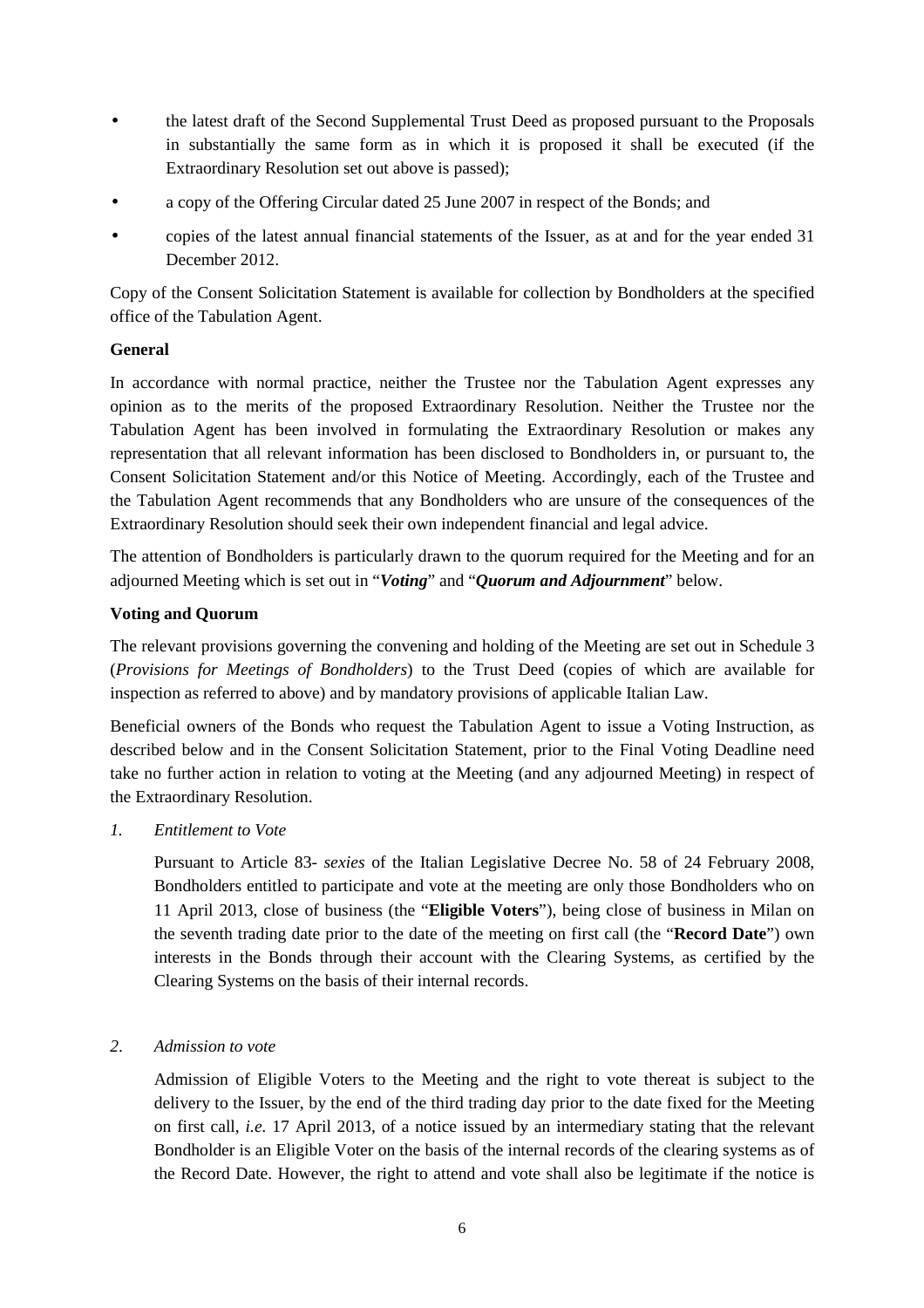received by the Issuer after the third trading day prior to the date fixed for the Meeting on first call, provided that it is received before the beginning of the Meeting. The holders of bonds resulting as the owners of the relevant bonds after the record date are not entitled to attend or vote at the Meeting.

### *3. Issue of Voting Certificates and Voting Instructions*

Eligible Voters may obtain a Voting Certificate from the relevant accountholders or require any Tabulation Agent to issue a Voting Instruction. A Voting Certificate or Voting Instruction shall be valid until the end of the relevant Meeting. A Voting Certificate and a Voting Instruction cannot be outstanding simultaneously in respect of the same Bond.

#### *4. Validity of Voting Instruction*

A Voting Instruction shall be valid only if deposited at the Specified Office of the Tabulation Agent or at some other place approved by the Trustee, at least 24 hours before the time fixed for the relevant Meeting or if the Chairman decides otherwise before the Meeting proceeds to business. If the Trustee requires, a notarised copy of each Voting Instruction and satisfactory proof of the identity of each Proxy named therein shall be produced at the Meeting, but the Trustee shall not be obliged to investigate the validity of any Voting Instruction or the authority of any Proxy.

#### *5. Quorum and Adjournment*

The Meeting shall be validly held if attended by one or more Voters, in the case of a Meeting on first call, being or representing Bondholders holding at least one half of the aggregate principal amount of the outstanding Bonds.

If within fifteen minutes after the commencement of the Meeting a quorum is not present, then it shall be adjourned for such period which shall be, in the case of a Second Meeting, not less than 14 days and not more than 30 days following the date of the first Meeting, and in the case of a Third Meeting, not less than 14 days and not more than 30 days following the date of the second Meeting, provided that no Meeting may be adjourned more than twice for want of a quorum. The Chairman may, with the consent of, and shall if directed by, any Meeting adjourn such Meeting from time to time and from place to place, but no business shall be transacted at any adjourned Meeting except business which might lawfully have been transacted at the Meeting from which the Meeting adjournment took place. At least 8 days' notice (exclusive of the day on which the notice is given and of the day on which the relevant Meeting is to be held) of such adjourned Meeting must be given in the same manner as the original Meeting and such notice shall state the quorum required at such adjourned Meeting.

Voting Certificates obtained and Voting Instructions given by the Tabulation Agent in respect of the Meeting (unless revoked in accordance with the terms of the document) shall remain valid for such adjourned Meeting.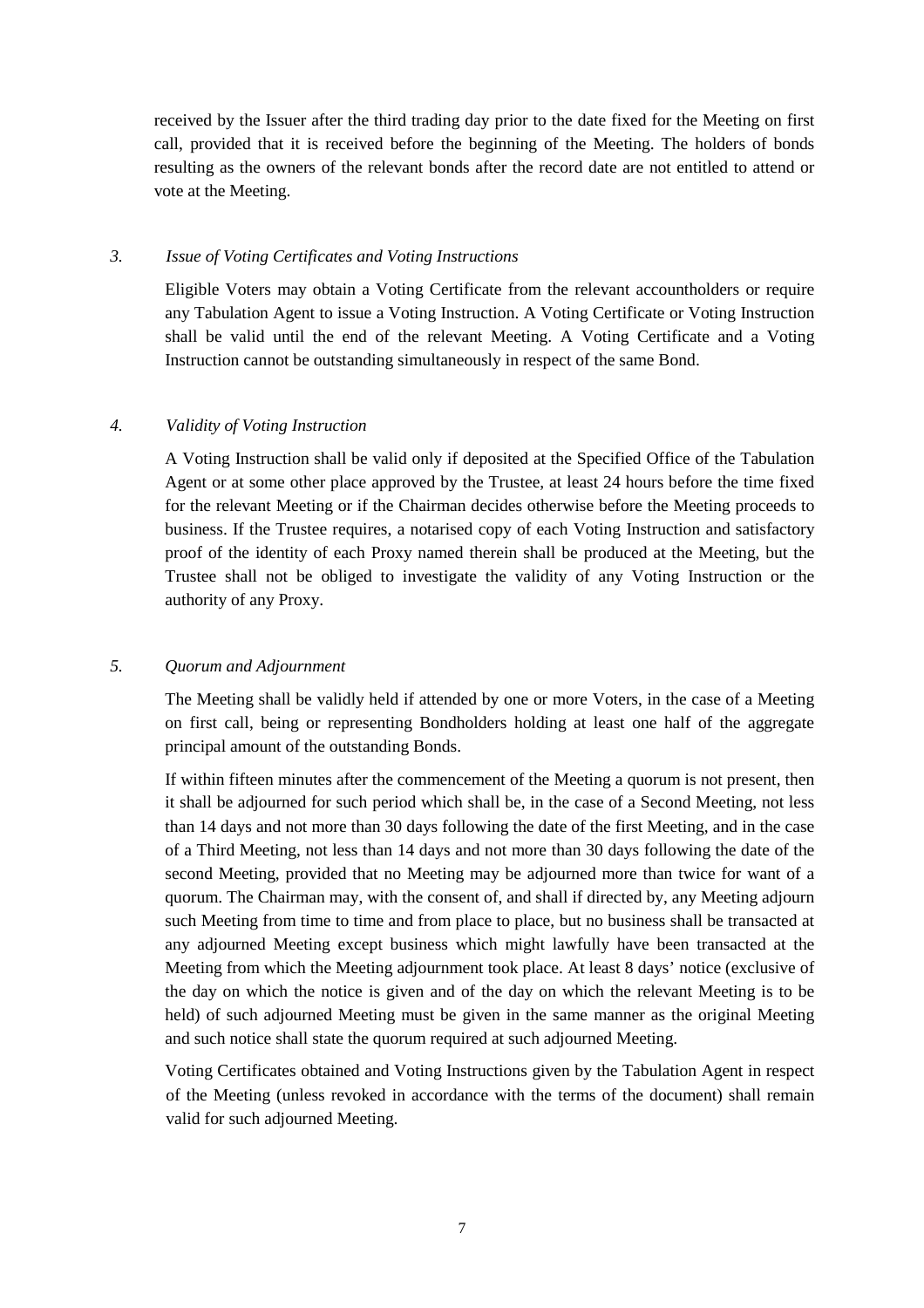# *6. Voting*

Every question submitted to the Meeting shall be decided in the first instance by a show of hands. Unless a poll is validly demanded before or at the time that the result is declared, the Chairman's declaration that on a show of hands a resolution has been passed, passed by a particular majority, rejected or rejected by a particular majority shall be conclusive without proof of the number of votes cast for, or against, the resolution. Where there is only one Voter, however, the above does not apply and the resolution will immediately be decided by means of a poll.

A demand for a poll shall be valid if it is made by the Chairman, the Issuer, the Trustee, the Bondholders' Representative or one or more Voters representing or holding not less than one fiftieth of the aggregate principal amount of the outstanding Bonds. The poll may be taken immediately or after such adjournment as the Chairman directs, but any poll demanded on the election of the Chairman or on any question of adjournment shall be taken at the Meeting without adjournment. A valid demand for a poll shall not prevent the continuation of the relevant Meeting for any other business as the Chairman directs.

Every Voter shall have:

- (a) on a show of hands, one vote; and
- (b) on a poll, one vote in respect of each EUR 100,000 in aggregate face amount of the outstanding Bond(s) represented or held by him.

Unless the terms of any Voting Instruction state otherwise, a Voter shall not be obliged to exercise all the votes to which he is entitled or to cast all the votes which he exercises in the same way. In the case of a voting tie the Chairman shall have a casting vote.

#### **Extraordinary Resolution**

To be passed, the Extraordinary Resolution requires a majority in favour consisting of not less than one or more persons present, being or representing Bondholders holding or representing at least two thirds of the aggregate principal amount of the Bonds represented at the meeting at a duly convened and quorate Meeting. If passed, the Extraordinary Resolution will be binding upon all the Bondholders, whether or not present at the Meeting and whether or not voting.

# **Notice of results**

Notice of the result of the voting on the Extraordinary Resolution shall be given to the Bondholders and the Tabulation Agent with a copy to the Trustee by the Issuer within 14 days of the conclusion of the Meeting.

# **Governing Law**

This notice and any other non-contractual obligations arising herefrom are governed by, and shall be construed in accordance with, English law.

**Questions and requests for assistance in relation to the submission of Voting Instructions or requests for Voting Certificates (each as defined herein) may be directed to the Tabulation Agent, The Bank of New York Mellon at One Canada Square, London E145AL, United Kingdom, Tel: +44 (0)2079644958, Fax: +44 (0)2079642536, email: debtrestructuring@bnymellon.com.**